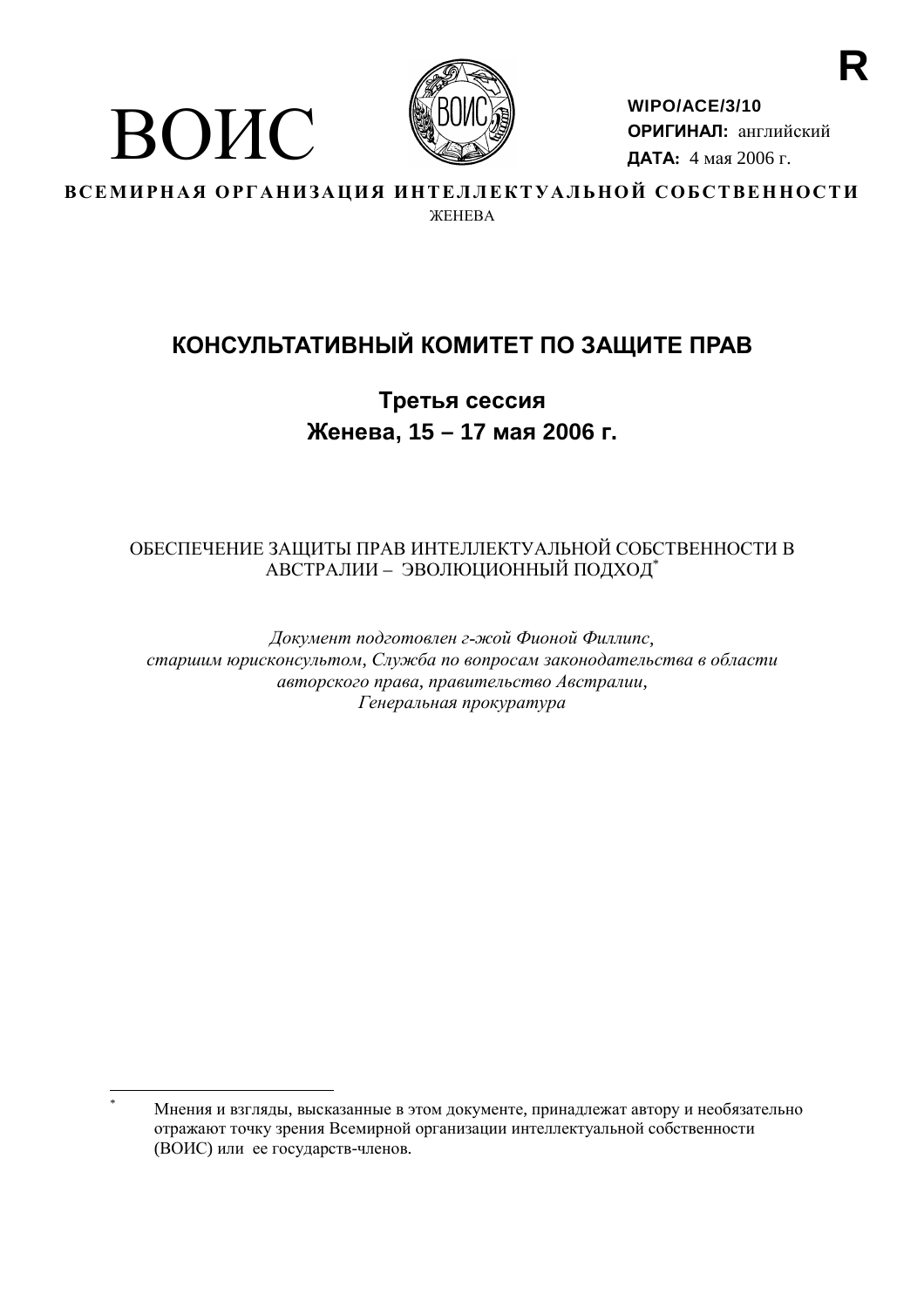#### **ВВЕЛЕНИЕ**

1. Благодарю Международное бюро за предоставленную мне возможность ознакомить участников встречи с подходом Австралийского правительства к обеспечению защиты прав интеллектуальной собственности. Впервые представитель Австралийского правительства участвует в заседании Консультативного комитета по защите прав, и мы надеемся на плодотворное обсуждение этих вопросов.

2. Вопросы обеспечения защиты прав интеллектуальной собственности (ИС) рассматриваются Австралийским правительством на протяжении ряда лет. Нет сомнения в том, что так обстоит дело и во многих других странах. Например, в 2000 г. комитет Австралийского парламента выпустил отчет 'Крутые меры в отношении подделок: обеспечение защиты авторского права в Австралии'. В этом отчете содержится ряд рекомендаций, многие из которых были претворены в жизнь в силу актов законодательной или административной власти.

3. В последнее время вопросы обеспечения защиты прав ИС привлекают к себе еще более высокое внимание в Австралии. Отчасти это обусловлено выступлениями представителей промышленности, деловая активность которых подвергается пагубному влиянию фактов нарушения прав ИС, и которые пытаются найти дополнительные возможности осуществления прав. Это также обусловлено фактом признания того, что цифровая среда обладает новыми возможностями для эффективной защиты прав ИС.

4. Правительство Австралии отреагировало на эти проблемы и возможности правовыми и иными мерами. Оно также создало механизмы постоянной разработки стратегий, направленных на решение задачи обеспечения защиты прав ИС. Правительство считает, что в целях создания и функционирования прочной и в полной мере эффективной системы ИС, необходимы соответствующие меры уголовного правоприменения вместе с рядом гражданско-правовых средств судебной защиты.

5. Перед тем как перейти к подробному обсуждению опыта Австралии в сфере защиты прав ИС, я должна остановиться на нашей правовой и государственной системе.

## **CHCTEMA**

6. Вначале мне бы хотелось перейти к конституционным положениям и интеллектуальной собственности Австралии. Закон Содружества Австралии 1900 г. устанавливает федеральную систему правления в Австралии. В рамках этой системы законодательные полномочия распределяются между (т.е. Федеральным правительством) и шестью штатами. Законы в области ИС являются прерогативой правительства Австралии, а не штатов.

7. Ответственность за ИС разделяют два министра Австралийского правительства. Генеральный прокурор отвечает за вопросы авторского права и политику и получает консультации по этим вопросам от Генеральной прокуратуры. Министр по делам туризма, промышленности и ресурсов отвечает за вопросы в области права промышленной собственности и получает консультации от организации «IP Australia». Генеральная прокуратура и IP Australia тесно сотрудничают над решением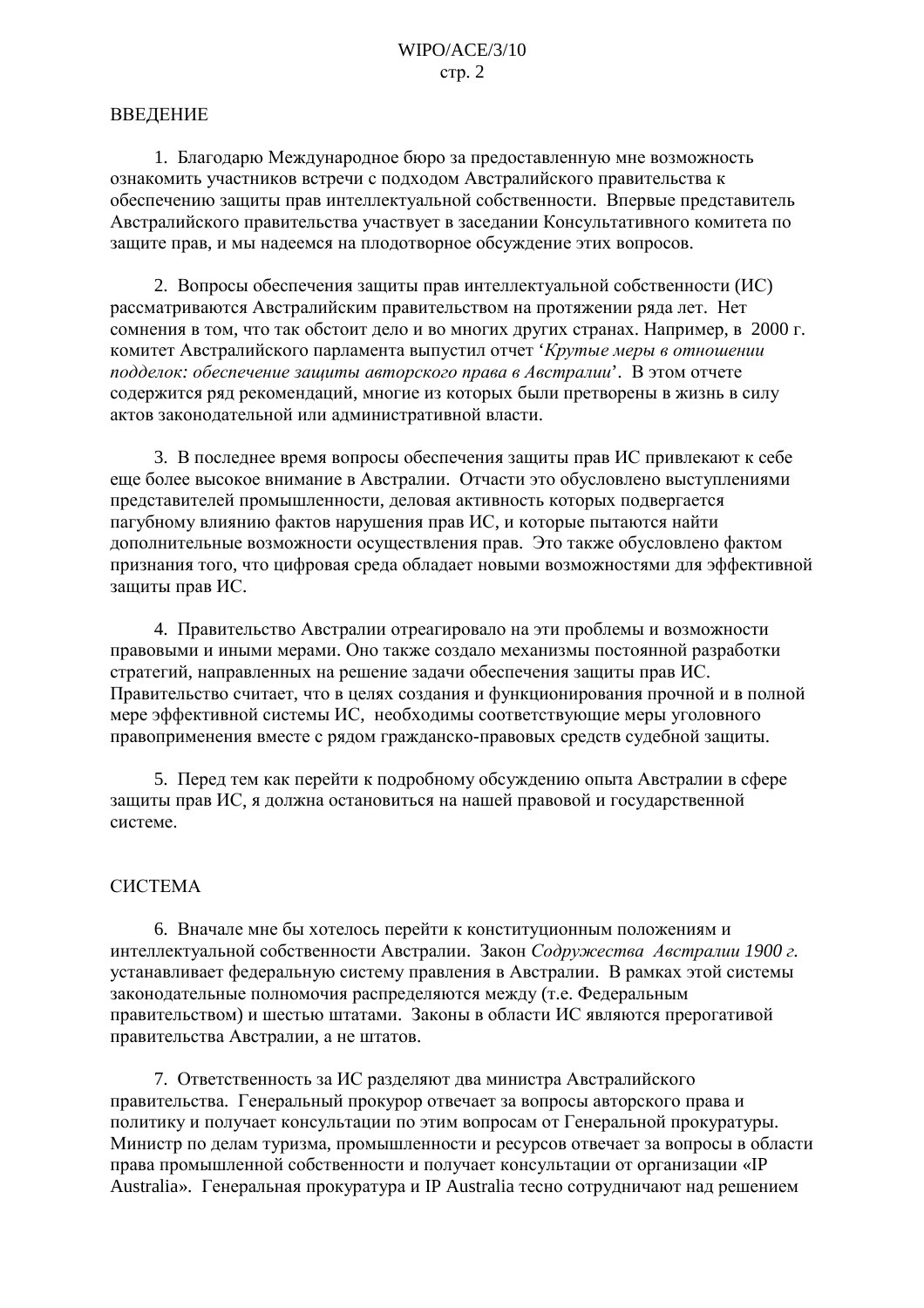ряда вопросов ИС, включая соответствующие механизмы обеспечения зашиты прав. Я работаю в Генеральной прокуратуре, и поэтому сосредоточу свое внимание главным образом на защите авторского права. Прокуратура также отвечает за разработку политического курса в области уголовного права.

8. Федеральная полиция Австралии (АFP) является главным правоприменительным органом, через посредство которого правительство Австралии преследует свои оперативные интересы в правоприменении. Ее роль заключается в осуществлении Федерального уголовного права и защите Федеральных и национальных интересов от посягательств уголовных элементов в Австралии и за рубежом. АFP является международным правоприменительным и полицейским представителем Австралии, а также источником консультативной помощи правительству Австралии по оперативным вопросам полицейской охраны общественного порядка.

9. АFP является ведущим правоприменительным органом в отношении преступлений в области ИС. Вместе с тем обеспечение защиты прав также осуществляется различными государственными полицейскими службами, которые наделены полномочиями по проведению расследования преступлений в области ИС. Государственная и Федеральная полиция часто работают совместно и в сотрудничестве с промышленными организациями в расследовании преступлений в области ИС.

10. Федеральный директор Ведомства государственного обвинителя является независимым должностным лицом и отвечает за судебное преследование преступлений, совершенных на федеральном уровне, включая нарушения в области HC.

11. Таможенная служба Австралии правомочна обеспечивать на границе защиту прав ИС в отношении поддельных товарных знаков и пиратской продукции авторского права. Полномочия таможни на границе изложены в Законе об авторском праве 1968 г. и Законе о товарных знаках 1995 г. Они регламентируются положениями протеста. то есть таможенные службы могут конфисковать незаконные товары, ввозимые в торговых/коммерческих целях, только в том случае, если владельцы авторского права и товарных знаков заявили в Таможенное управление протест с указанием их прав ИС.

12. Иск в отношении обеспечения защиты права может быть рассмотрен в ряде судов в Австралии, как на государственном, так и на федеральном уровне.

13. Федеративная система управления в Австралии сталкивается с некоторыми проблемами в процессе защиты прав ИС. Они будут обсуждены более подробно ниже.

#### ЗАКОНОДАТЕЛЬСТВО

14. Гражданско-правовые средства судебной защиты доступны в соответствии со всеми законами Австралии в области ИС и представляют собой основные средства, с помощью которых владельцы прав ИС осуществляют частные права. Существует также ряд уголовных санкций согласно Закону об авторском праве 1968 г. и Закону о товарных знаках 1995 г. Закон о правах селекционеров 1994 г. также содержит уголовные нормы в сфере обеспечения защиты прав.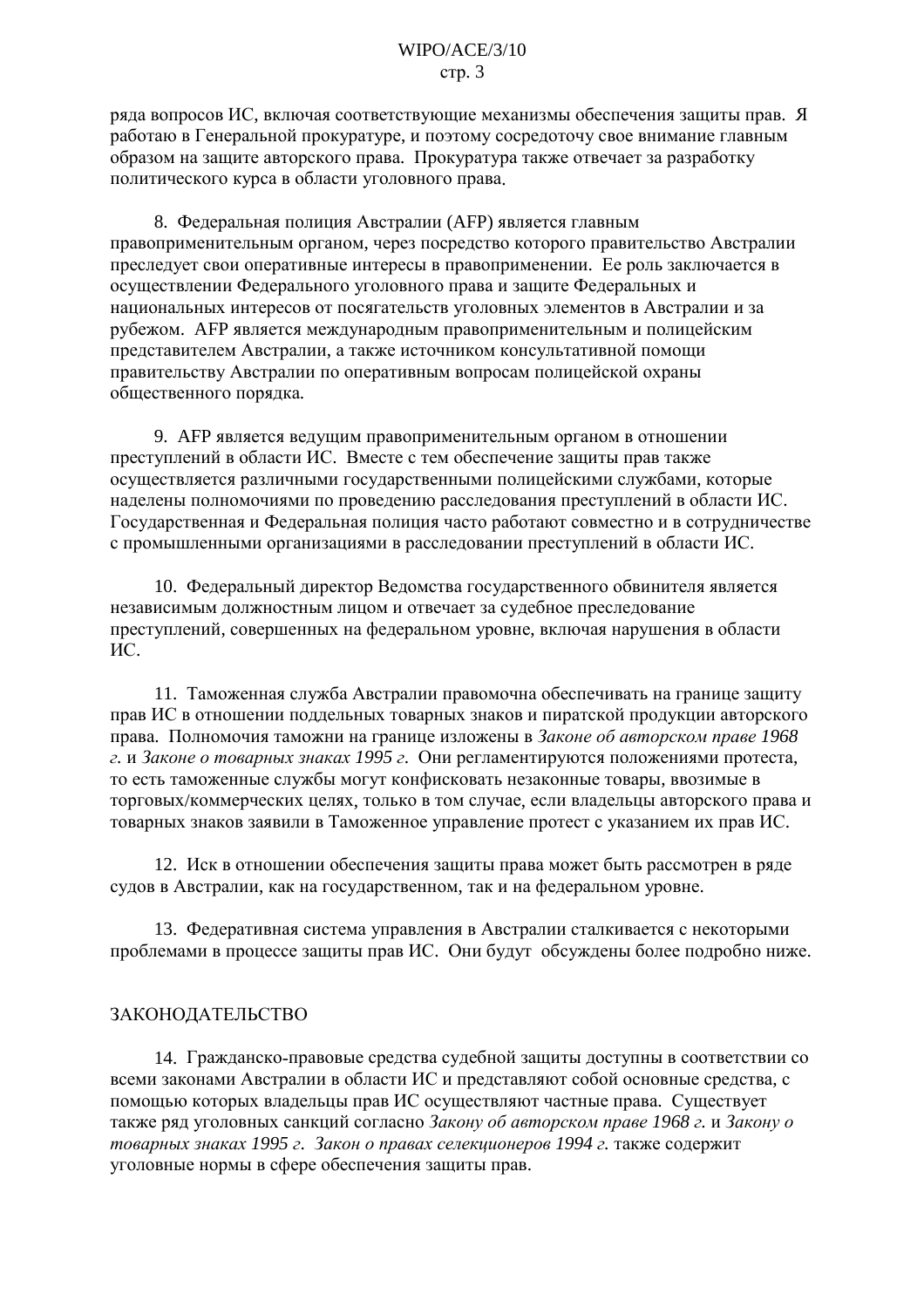Закон об авторском праве

15. Законодательство Австралии в области авторского права содержит положения об уголовных преступлениях с ранних времен. Сферы и виды уголовных нарушений разрабатывались с течением времени.<sup>2</sup> Ныне действующий Закон об авторском праве содержит ряд уголовных преступлений во избежание пиратства в области авторских прав и связанной с ним деятельностью. Среди прочего, недавно введенные положения включают правонарушения, относящиеся к злоупотреблению устройствами или услугами в обход закона; злоупотреблению информацией об управлении правами и декодирующими устройствами в сфере широкого вещания.

16. Эти правонарушения первоначально входили в Закон об авторском праве как часть наших обязательств во исполнение положений Договора ВОИС по авторскому праву. С тех пор они пересматривались (или будут пересмотрены в случае принятия эффективных технических мер) в целях обеспечения соблюдения Австралией ее обязательств в рамках Соглашения о свободной торговле, заключенного с Соединенными Штатами Америки.

17. Существуют также правонарушения, касающиеся авторско-правового пиратства в области книг, программного обеспечения, звукозаписей и кинофильмов. Эти положения касаются авторско-правового пиратства в коммерческом масштабе (того требуют обязательства Австралии в рамках Соглашения ВТО-ТРИПС).

18. Кроме того, значительные нарушения в коммерческом масштабе и другие действия, причиняющие вред материальным правам владельца авторского права, объявляются преступлением по закону в рамках Закона об авторском праве.

19. Эти правонарушения соответствуют элементу «коммерческий масштаб» согласно ТРИПС, однако касаются ситуаций, которые возникают в цифровой среде, как это стало актуальным после заключения Соглашения ТРИПС.

20. Эти положения дополняются доказательными презумпциями, которые упрощают ведение уголовных дел или помогают заявителям в гражданском судопроизводстве определить некоторые вопросы, такие как право собственности или существование авторского права.

21. После принятия Закона об авторском праве постепенно увеличивалась мера наказаний. В настоящее время она очень высока. Например, за совершение правонарушения, относящегося к некоторым видам коммерческого использования незаконных копий, максимальное наказание составляет штраф в размере 93 500 австралийских долларов и/или лишение свободы на срок на 5 лет. При определении наказания суд может определить более высокую меру наказания в определенных обстоятельствах за правонарушения, при которых совершается преобразование материала на жестком диске в цифровую форму.

<sup>&</sup>lt;sup>1</sup> См., например, статью 14(1) Закона об авторском праве (1912 г).

<sup>&</sup>lt;sup>2</sup> Например, Акт 1980 г. о внесении поправок в Закон об авторском праве внес изменения в санкции согласно Закону об авторском праве(1968 г.). Четыре года спустя Акт 1984 г. о внесении поправок в Закон об авторском праве предписал считать распространение программ ЭВМ уголовным преступлением.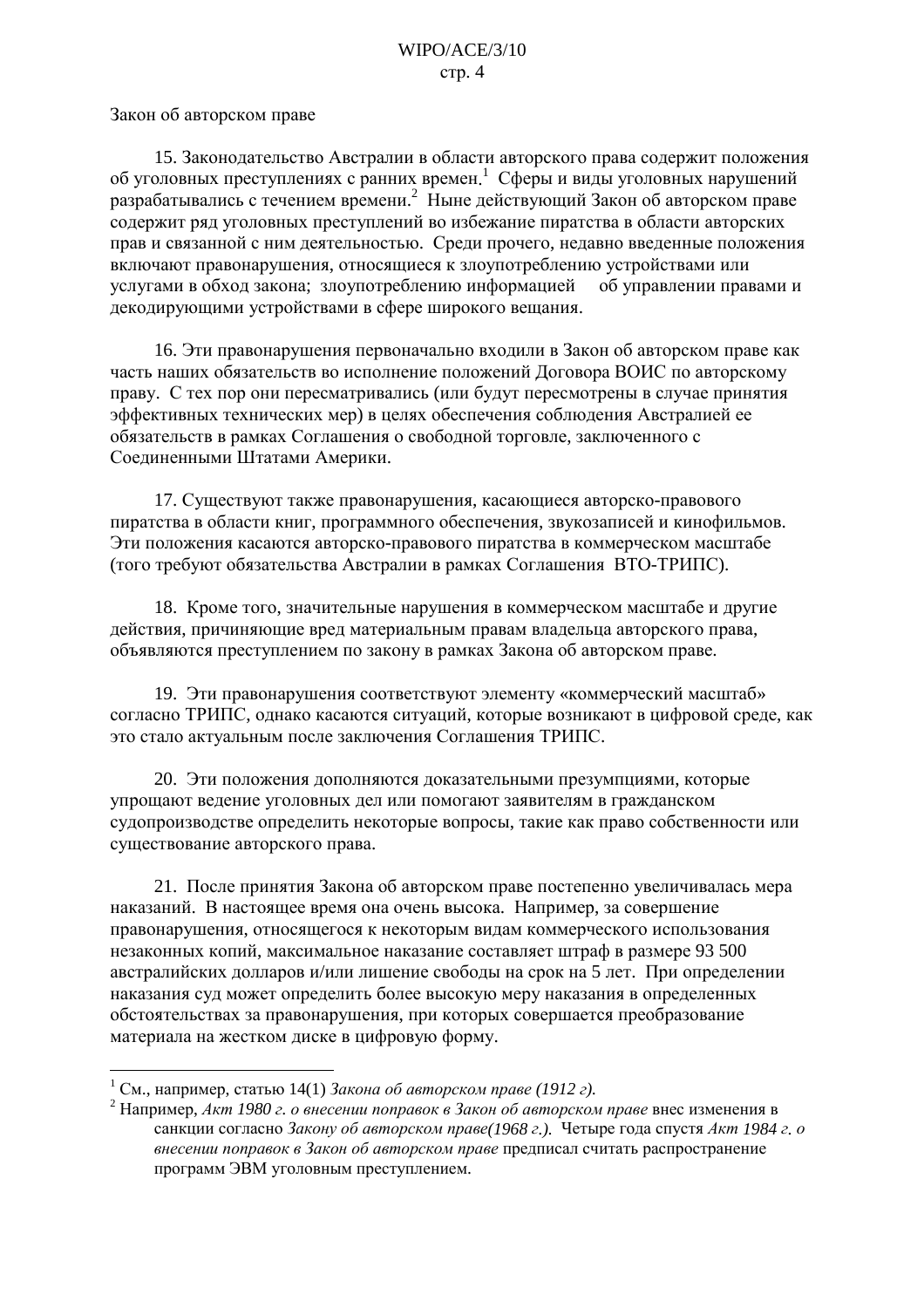22. В предвыборной политике правительства в 2004 г. Укрепление австралийского искусства содержалась приверженность сохранению строгого режима авторского права в целях борьбы с пиратством в режиме он-лайн. Правительство считает важным постоянно пересматривать Закон, сохраняя в нем прочные и эффективные положения, касающиеся защиты от пиратства в области авторского права. Правительство вносит в Закон существенные изменения, обеспечивающие полное соблюдение наших многосторонних и двусторонних обязательств, а также изменения, содействующие судебному процессу. Например, в целях обеспечения обвинителей и следователей упрощенными положениями, которые дают им возможность более эффективно рассматривать судебные споры в сфере авторских прав.

23. Австралийское правительство заключило Соглашения о свободной торговле с Таиландом, Сингапуром и США. В конце 2004 г. в Закон об авторском праве Австралии внесены некоторые поправки во исполнение конкретных обязательств в рамках Соглашения о свободной торговле между Австралией и США. Например, расширена сфера правонарушений, объявляемых преступлением по закону, в отношении определенной деятельности с вовлечением авторско-правового пиратства, когда эта деятельность совершается 'с намерением получить коммерческое преимущество или выгоду'.

24. Размах правонарушений в области авторско-правового пиратства достаточно широк, чтобы объявить преступлением по закону изготовление незаконных копий программного обеспечения ЭВМ на предприятии для внутреннего коммерческого использования (т.е. деятельность, общеизвестная как 'пиратство конечных пользователей в сфере бизнеса').

25. Введено новое положение, согласно которому правонарушением считается участие в предприятии, которое приводит к нарушению авторского права в коммерческом масштабе, и которое приносит значительный вред владельцу авторского права. Это правонарушение касается деятельности, осуществляемой в некоммерческих целях (например, какое-то лицо занимается бесплатным распространением незаконных копий по сети Интернет).

26. Произошло существенное ужесточение положений, относящихся к использованию устройств, декодирующих сигналы телевизионной трансляции (в большинстве случаев платные телевизионные программы) без разрешения. Например, теперь правонарушением считается деятельность лица, использующего декодер сигналов эфирного вещания с целью получения доступа к закодированной трансляции без разрешения организации эфирного вещания. Также правонарушением считается распространение декодированной трансляции без разрешения, независимо от того, используется или нет такое распространение в целях получения коммерческой выгоды или прибыли. Кроме того, теперь преступлением по закону считается использование закодированной трансляции в целях получения торговой или коммерческой выгоды, если первоначальное декодирование закодированной трансляции было осуществлено другим лицом без разрешения организации эфирного вещания. Также внесены некоторые изменения, позволяющие возбуждать гражданские иски за злоупотребление устройств, декодирующих сигналы эфирного вещания, в более широком ряде случаев.

27. В прошлом году правительство объявило о том, что нечестный доступ к платным услугам телевидения также станет уголовным преступлением, в частности,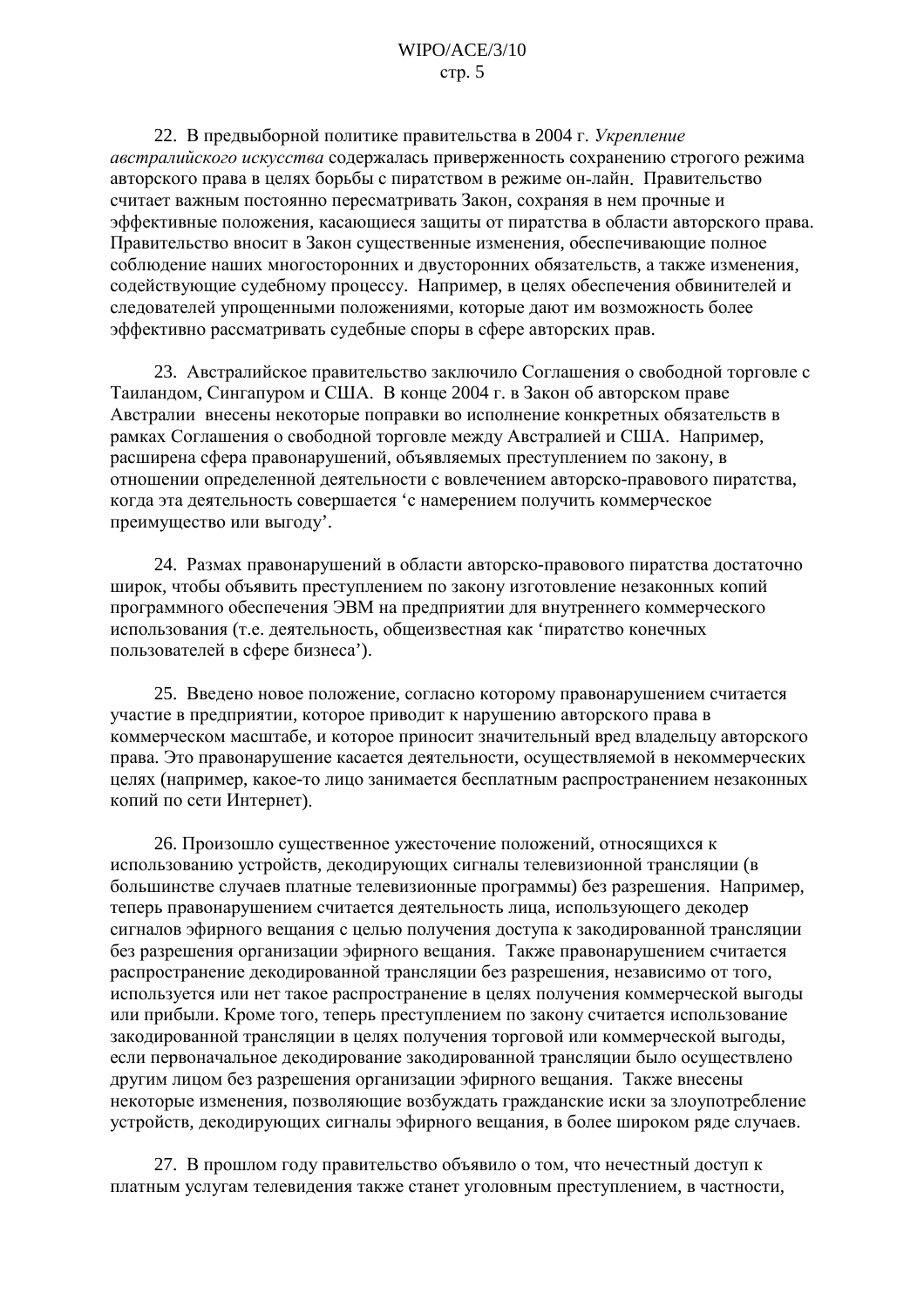если абонент на платную телевизионную программу распространяет абонированную трансляцию на другие здания, или если абонент пользуется эфирным вещанием в коммерческих целях, если не уплачена соответствующая абонентская пошлина. Эти меры стали результатом деятельности на уровне правительства и направлены на решение все возрастающих проблем, связанных с кражей платных телевизионных сигналов в Австралии.

28. В настоящее время правительство осуществляет дополнительный технический пересмотр Закона, обеспечивающий, что положения уголовного права соответствуют федеральной политике в сфере уголовного права и положениям Уголовного кодекса 1995 г. Оно также рассматривает ряд других поправок к положениям уголовного права в Законе об авторском праве. Вероятно, что в предстоящие месяцы в Парламент будут внесены законодательные положения, касающиеся этих вопросов, и поправки к положениям о платном телевидении.

#### Закон о товарных знаках

29. В законодательство о товарных знаках Австралии вошли положения об уголовных преступлениях с момента их совершения. Эти положения направлены на сдерживание контрафакции в сфере товарных знаков и ввоза товаров, содержащих ложные товарные знаки. Например, Закон о товарных знаках 1905 г. содержал положения, предусматривающие правонарушение за ввоз товаров с подлогом зарегистрированного товарного знака (штраф в размере 100 фунтов) и за ложное нанесение на товар или продажу зарегистрированного товарного знака (лишение свободы на срок до трех лет). Аналогичные положения содержаться в Законе о товарных знаках 1995 г., и наказания теперь предусматривают штраф в размере до 55000 долларов США для частного лица, лишение свободы на срок до 2 лет, либо и то, и другое.

30. Консультативный совет по интеллектуальной собственности, являющийся независимым комитетом, выносящим рекомендации правительству, также провел исследования в сфере обеспечения защиты прав на патенты и товарные знаки. В 1999 г. опубликован Патентный отчет, в котором содержатся рекомендации к изменению патентной системы для решения проблем, связанных с неоднозначностью результатов судопроизводства по обеспечению защиты прав. Соответствующим изменениям подверглись Акт 2001 г. о внесении поправок в патентный закон, Акт 2003 г. о внесении поправок в законы об интеллектуальной собственности и дополнительные изменения содержатся в Законопроекте 2006 г. о внесении поправок в законы об интеллектуальной собственности. В 2004 г. опубликован Отчет о товарных знаках. В нем содержатся рекомендации относительно закрепления прав на товарные знаки и большая определенность в отношении юридического действия прав, что потенциально снижает необходимость в судопроизводстве по вопросам обеспечения защиты прав. Некоторые рекомендации претворены в жизнь за счет внесения поправок в административные процедуры. Рассматриваются способы приведения в действие других рекомендаций.

#### Другие сферы законодательства

31. Положения об уголовных преступлениях содержатся также в других законодательных актах. Например, Закон 1905 г. о коммерции (торговых описаниях)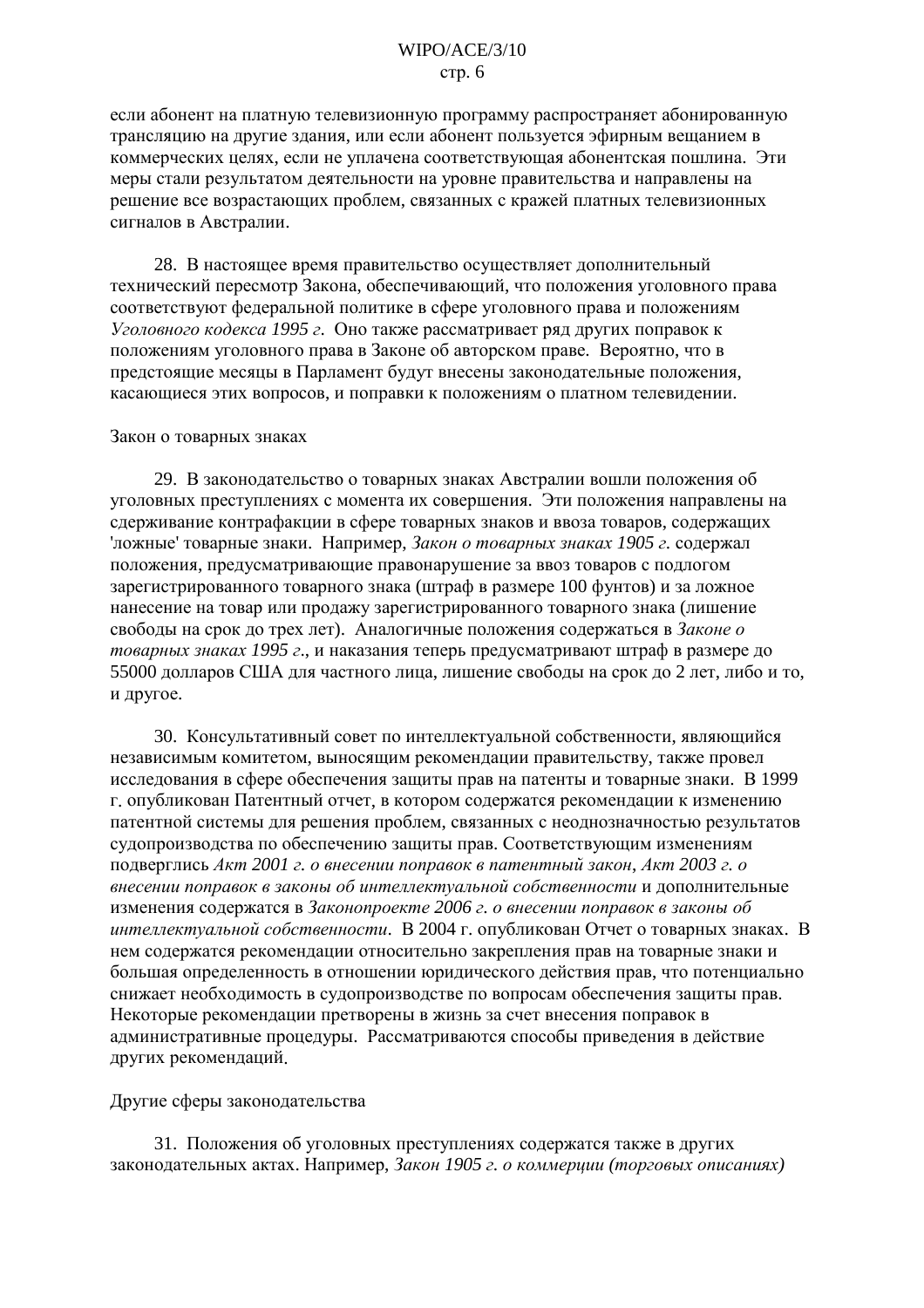содержит положения об уголовных преступлениях в отношении ввоза и вывоза товаров, содержащих ложное торговое описание.

32. В соответствии с Законом о правах селекционеров нарушение права селекционера является уголовным преступлением и подлежит выплате штрафа в размере 55 000 австралийских долларов. Однако таможенная служба не имеет никакого права конфисковать незаконно ввозимые растения на границе.

33. В соответствии с Законом 1987 г. о защите Олимпийского символа таможенная служба имеет право конфисковать товары, в которых без соответствующего разрешения используются охраняемые олимпийские выражения, такие как 'олимпийский', 'Олимпийские игры' и т.д. Однако использование этих выражений не считается уголовным преступлением.

34. Я также хотела бы отметить, что ряд уголовных санкций предусмотрен в законодательстве штатов. Например, согласно Акту 1994 г. о Гран-при Австралии (Vic) за несанкционированное использование символики Гран-при максимальный размер штрафа составляет 110 000 австралийских долларов.

## НАУЧНЫЕ ИССЛЕДОВАНИЯ

35. Учитывая развитую экономику в Азиатско-Тихоокеанском регионе, до сих пор основное наше внимание сосредоточивалось на ввоз незаконных материалов в Австралию и продажу материальной продукции на рынках. Факты предполагают, что неуклонный рост онлайнового распространения материалов, составляющих объекты авторского права и других прав ИС, порождает проблему иного рода в отношении защиты прав ИС.

36. Критическим вопросом является определение характера и степени преступления в области ИС. Информация от промышленности и статистические данные о размере пиратства и контрафакции, предоставляемые такими группами, как Международная ассоциация в области интеллектуальной собственности, Международная ассоциация в области товарных знаков, Международная федерация фонографической промышленности, Ассоциация производителей программ для бизнеса Австралии и Австралийская федерация в защиту против воровства в области авторского права, среди прочих, являются важными барометрами того, что происходит на рынке, а также тех тенденций, которые наблюдаются с течением времени. Эта информация важна для правительства в его работе, однако она не дает полной картины происходящего. В Австралии сейчас нет никакого центрального хранилища этой информации. Кроме того, различные заинтересованные группы применяют разные методологии в сборе и оценке информации. Это затрудняет проведение анализа и сравнения. И это отмечается со стороны ВОИС и ОЭСР в их работе по оценке пиратства и контрафакции.

37. Для решения некоторых из числа этих проблем совсем недавно правительство поручило Австралийскому институту криминологии провести исследование преступлений в области ИС в Австралии для определения экономического влияния этих преступлений и эффективности публичного права и адекватных мер по обеспечению зашиты прав. Важным элементом проекта станет процесс проведения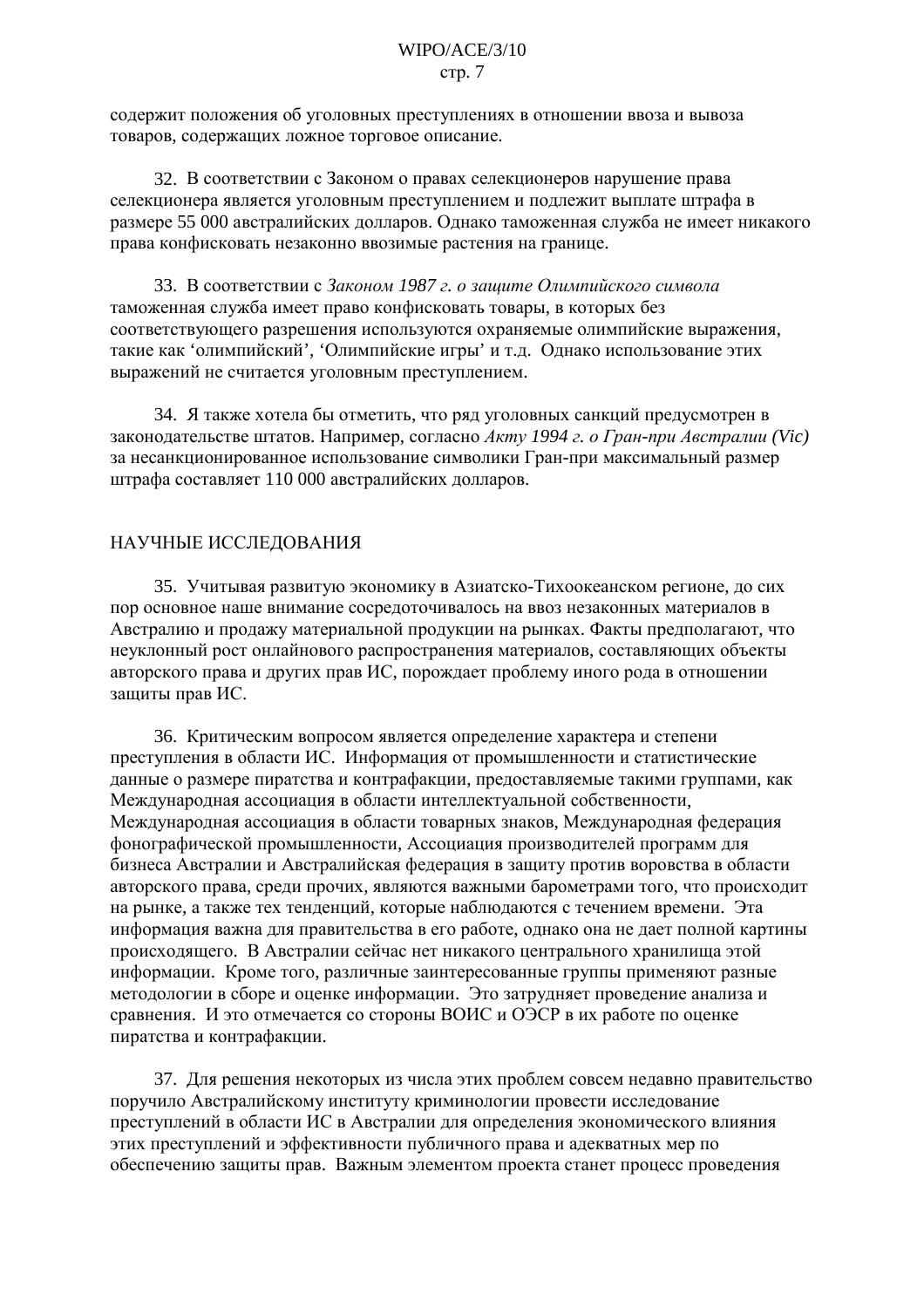консультаций с представителями промышленных кругов. Это исследование будет направлено на выявление того:

Какие виды преступлений в сфере ИС распространены в Австралии (т.е. каков объем контрафактной/пиратской продукции на рынке), и какие аспекты преступлений в сфере ИС оказывают наибольшее влияние (например, распространение на рынке в малых масштабах, участие организованной преступности, ввоз через границу или производство внутри страны, онлайновое распространение музыки, кинофильмов, программного обеспечения для телевидения и бизнеса)?

Какая официальная статистика имеется в отношении преступлений в сфере ИС (т.е. каков объем незаконной продукции, выявляемой таможенными властями, какие виды и уровень преступлений в сфере ИС становятся известными полиции, каким образом они классифицируются, какая их доля рассматривается полицией и направляется в другие ведомства, каков уровень уголовных преследований, и каковы их результаты)? Какие пробелы имеются в этих статистических данных, и какие данные необходимо собрать?

Существуют ли какие-либо поддающиеся проверке связи между преступлениями в сфере ИС и другой деятельности в рамках организованной преступности (например, ввоз лекарств и торговля запрещенными товарами, контрабанда оружия, финансирование террористических групп и т.д.) и групп, которые, как известно, участвуют в таких уголовных предприятиях?

Каково экономическое влияние преступлений в сфере ИС на малые предприятия, промышленный сектор и занятость населения в Австралии (например, ощущение незаконности и серьезность приобретения незаконной или 'скаченной' продукции)?

Каким образом исчисляется экономическое влияние на промышленность, и какова достоверность этих данных? Имеется ли независимая статистика, и если да, как она сравнивается?

Какое влияние преступления в сфере ИС оказывают на региональные общины и коренных австралийцев (т.е. экономическое влияние на отечественную кинематографию - социальное влияние на общины, произведения искусства и контрафактную продукцию)?

Какие другие исследования проведены в этой области, как на национальном, так и на международном уровне (включая обширный поиск в литературе)?

Что известно об эффективности австралийского законодательства в сфере ИС (и других сферах) в предотвращении преступлений в сфере ИС (например, каковы эффекты увеличения размера штрафов, упрощения процесса представления доказательств в отношении права собственности и изменений в 'добросовестных слелках', и что предлагают международные законодательные сравнения при помощи многообещающей законодательной реформы)?

38. Данное исследование должно быть завершено к концу октября нынешнего года. Помимо составления отчета о выявленных фактах исследователям предложено включить в их окончательный отчет соответствующие рекомендации. Они могут содержать альтернативы в отношении решения таких вопросов, как сбор данных, обучение и подготовка в сфере ИС, выделение ресурсов на проведение деятельности по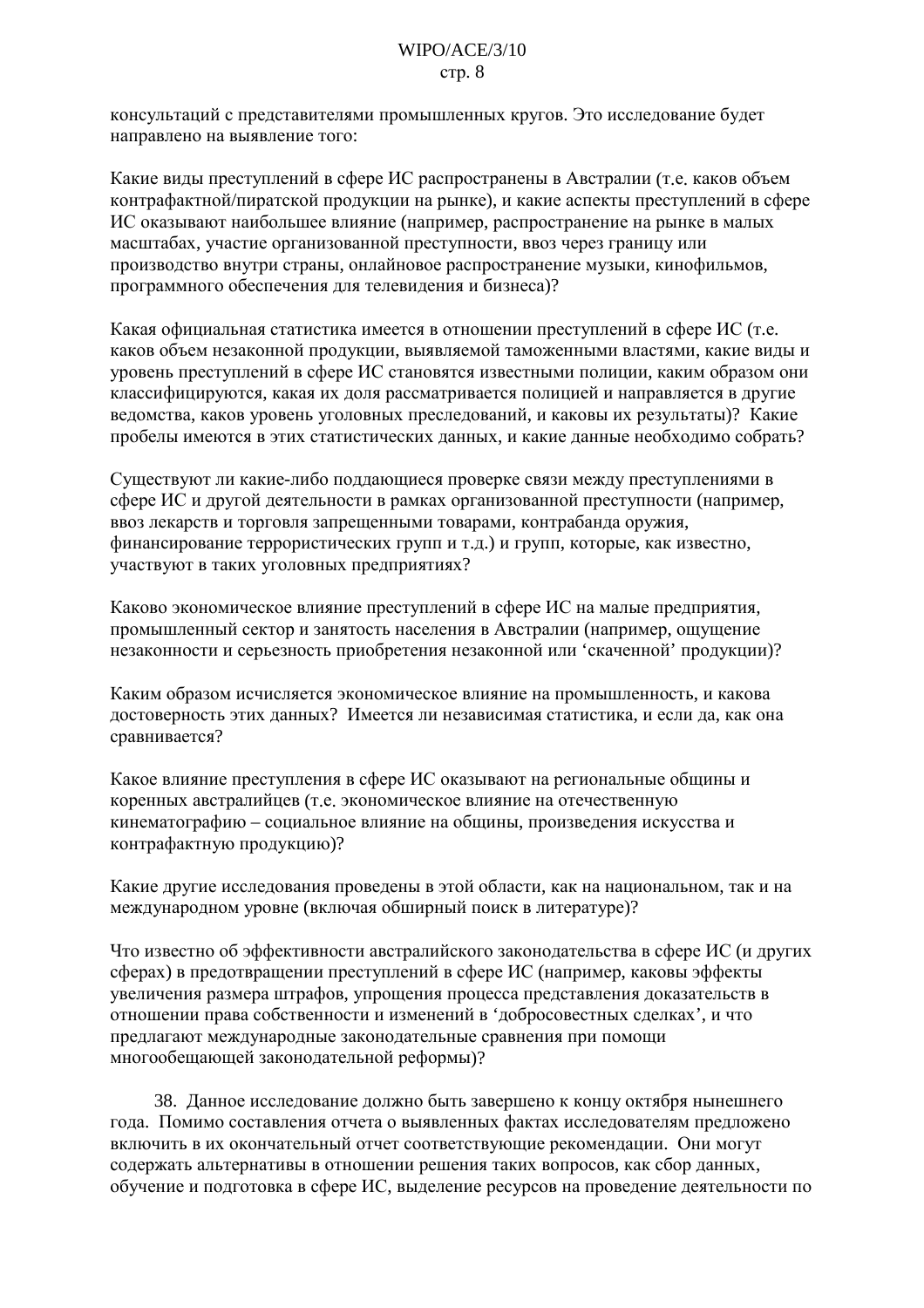обеспечению защиты прав и оказанию консультативных услуг, а также предполагаемые изменения правового и административного характера. Эти факты и рекомендации будут использованы для информирования правительства в его будущем подходе к решению задач по защите прав ИС.

## СТРАТЕГИЯ ОБЕСПЕЧЕНИЯ ЗАЩИТЫ АВТОРСКОГО ПРАВА

39. Данное исследование тесно связано с постоянной работой правительства над рядом инициатив в сфере обеспечения защиты прав. Генеральная прокуратура разработала стратегию обеспечения защиты авторского права. В своей речи на симпозиуме по вопросам авторского права и практики, состоявшемся в ноябре прошлого года, Генеральный прокурор говорил о составляющих этой стратегии, отметив свою приверженность совершенствованию процесса правоприменения в Австралии в ответ на все возрастающую проблему пиратства в области авторского права. Я остановлюсь на некоторых видах деятельности в Австралии, направленных на реализацию этой стратегии.

#### Возможные законодательные инициативы

40. Первой составляющей этой стратегии является постоянный пересмотр Закона об авторском праве в целях наделения его работоспособными положениями, направленными на предотвращение пиратства в области авторского права. Эта стратегия сосредоточена на принятие современных законов, которые эффективно функционируют в интерактивной среде и среде жестких дисков. Я уже отмечала некоторые последние поправки в Закон об авторском праве. И если стратегия Генерального прокурора касается только авторского права (ввиду его обязанностей министра), законодательство в области промышленной собственности также подвергается регулярному пересмотру, о чем свидетельствуют недавний пересмотр положений, касающихся обеспечения защиты прав на товарные знаки и патенты, осуществленный Консультативным советом по вопросам ИС.

#### Сотрудничество и координация

41. Вторая составляющая стратегии касается сотрудничества между учреждениями правительства Австралии, штатами и промышленностью. Как я уже отмечала, Австралия имеет федеративную систему управления. Нарушения в области ИС квалифицируются как нарушения на федеральном уровне. Вместе с тем они могут быть предметом судопроизводства, проводимого силами служб федеральной полиции и полиции штатов. Это означает, что плодотворная координация деятельности правоприменительных органов жизненно необходима.

42. Реализуя часть этой стратегии, правительство учредило Межведомственный комитет по вопросам обеспечения защиты прав ИС. Комитет объединяет все релевантные учреждения правительства Австралии, содействуя более координированному подходу к вопросам защиты прав ИС. В настоящее время в Комитете рассматривается широкий спектр вопросов защиты прав, таких как: обеспечение защиты прав на границе; конкретные ресурсы для проведения реформы в области обеспечения защиты авторского права и прав на товарные знаки; а также приоритетные задачи правительства и международное нормотворчество.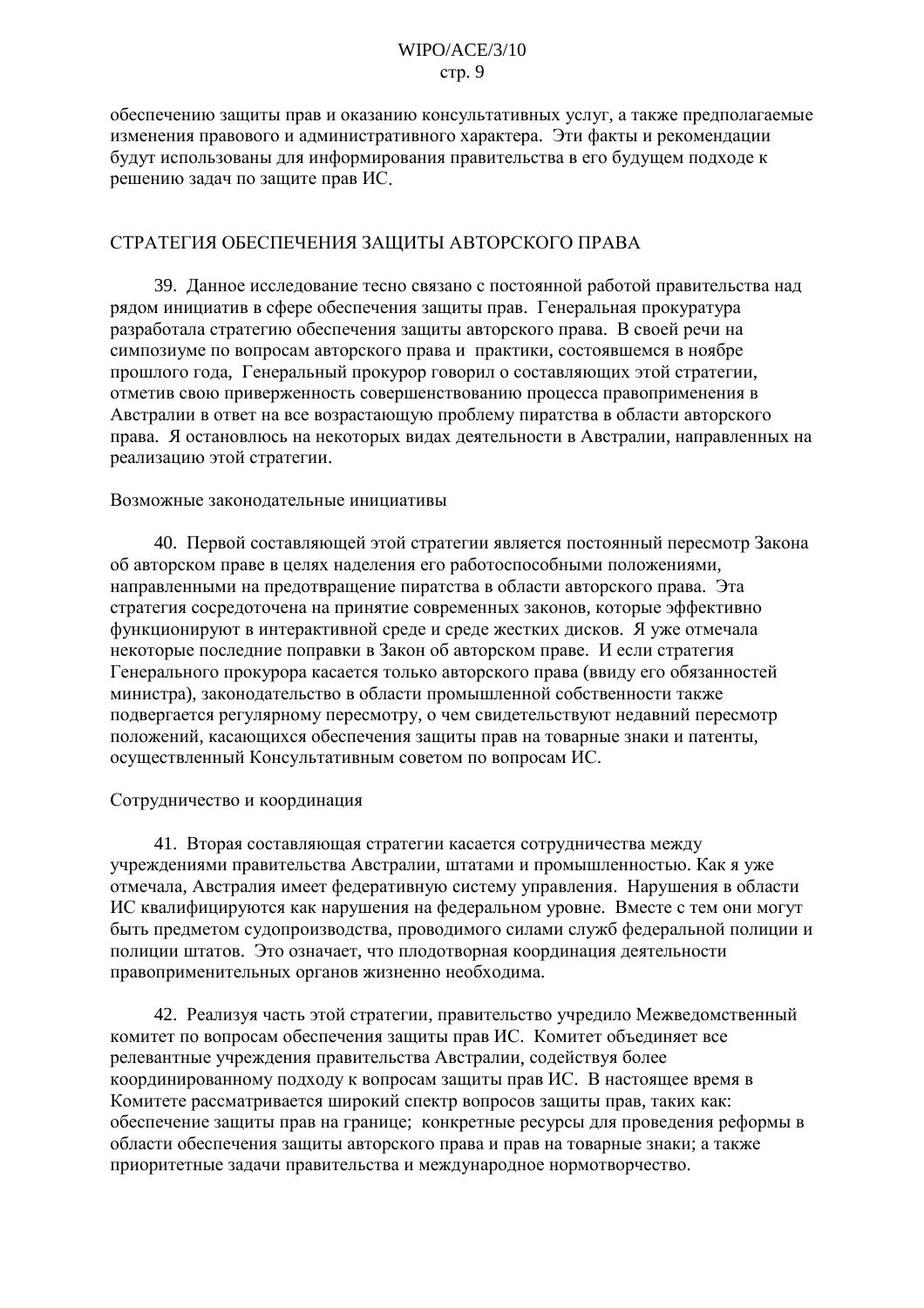43. Совсем недавно по результатам работы Комитета в публикацию Министерства иностранных дел под названием Советы австралийским путешественникам включены новые рекомендации, предупреждающие путешественников о пиратской и контрафактной продукции.

44. Помимо этого существуют другие консультативные органы, предоставляющие возможность политическим и правоприменительным учреждениям взаимодействовать с промышленными кругами. В ответ на Отчет парламентского комитета, о котором я уже упоминала 'Крутые меры в отношении подделок: обеспечение защиты авторского права в Австралии', правительство учредило Консультативную группу по вопросам обеспечения защиты прав ИС (Группа по защите прав ИС).

45. В Группу по защите прав ИС, которую возглавляет АFP, входят представители индустрии кино, музыки и программного обеспечения, а также владельцы брэндов, государственные учреждения, в том числе Генеральная прокуратура, IP Australia, Австралийская таможенная служба, Австралийский институт криминологии и Австралийская комиссия по расследованию уголовных преступлений, полицейские службы ряда штатов и Федеральный директор Ведомства государственного обвинителя. Основной задачей Группы является обеспечение сотрудничества между промышленными кругами, полицейскими службами и таможенными органами, главным образом, за счет обмена информацией. Например, Федеральный директор Ведомства государственного обвинителя подготовил сводку в отношении рассмотрения правонарушений в области ИС, которая распространена среди промышленных кругов и полицейских управлений штатов в их борьбе с преступностью в области ИС. В этой сводке содержатся инструкции для следователей по подготовке краткого изложения доказательств, разбивка по элементам правонарушений в соответствии с законами, а также описание политического курса в сфере судебного расследования.

46. Признавая отсутствие единой базы данных для внесения информации о преступности в области ИС и ее значение для информирования заинтересованных сторон о подходе правительства к вопросам обеспечения защиты прав ИС, Группа по защите прав ИС создала рабочую группу для решения вопроса относительно сбора данных о преступности в области ИС. Рабочая группа разработала бланк для использования промышленными кругами при внесении такой информации. Все эти меры, как ожидается, приведут к созданию центрального хранилища информации, которое явится ценным средством для решения вопросов, связанных с обеспечением защиты прав ИС. Это также поможет в отслеживании тенденций преступности в области ИС в Австралии.

47. Правительство также изучает другие пути совершенствования координации и сотрудничества между правоприменительными органами на федеральном уровне и уровне штатов. Например, поскольку правонарушения в области ИС являются федеральными нарушениями, эти вопросы не включаются в программу подготовки полицейских на уровне штатов. Это обстоятельство может создать трудности в тех случаях, когда жалобы о правонарушениях в области ИС поступают в полицию штата, что иногда может означать, что правонарушения в области ИС не преследуются по закону. Правительство Австралии изучает способы разработки руководств по наилучшей практике лля полицейских штатов, которые могли бы предоставить этим служащим рекомендации относительно всех этапов расследования и судебного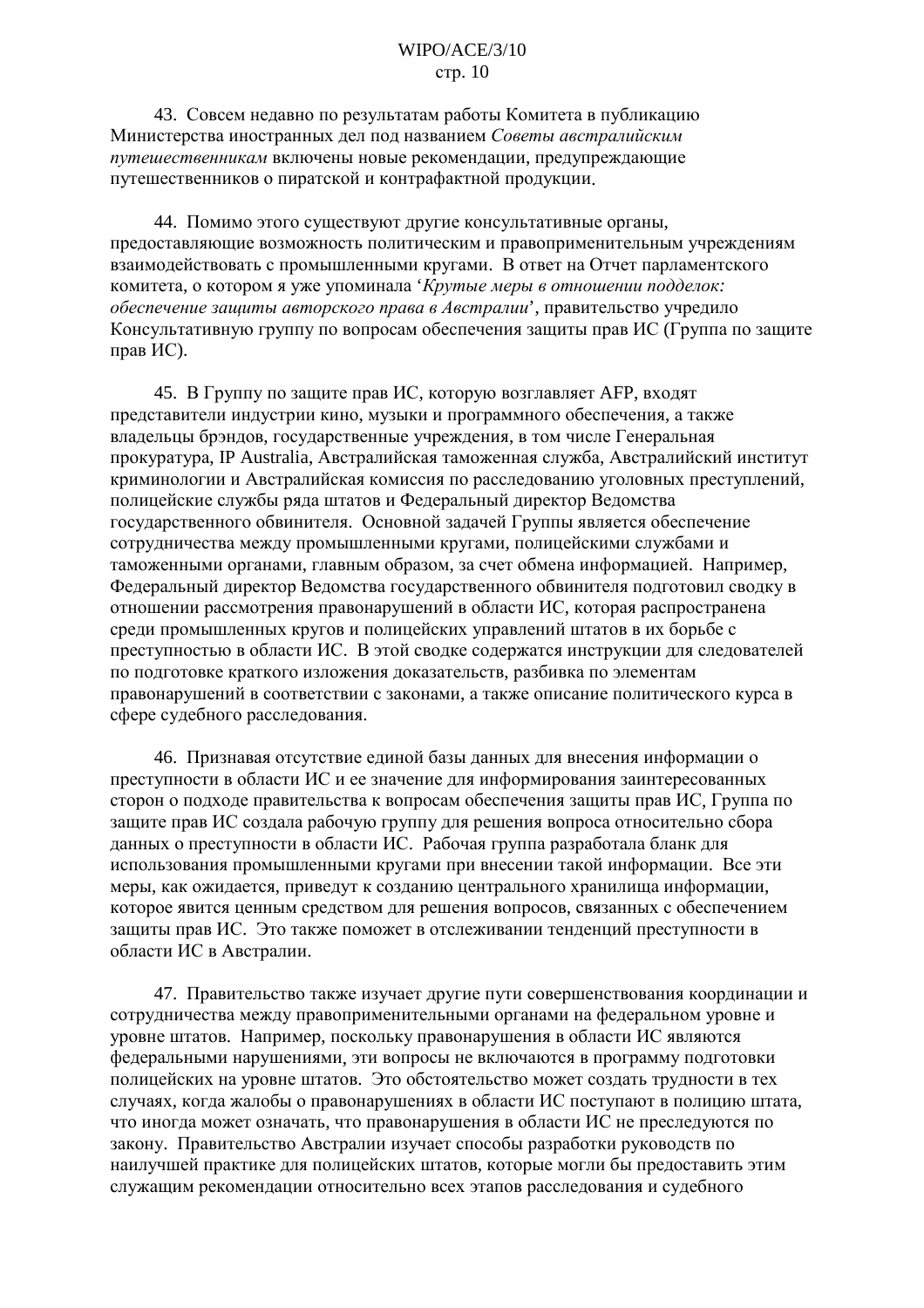преследования. Страстно желает обеспечить должную подготовку полицейских на уровне штатов в целях успешного расследования нарушений в области ИС. Мы также надеемся на использование более широких возможностей по упрощению процедур, что позволит полиции заниматься рассмотрением большего числа жалоб, касающихся авторско-правового пиратства.

#### Выделение достаточных средств для содержания полиции

48. В-третьих, актуальной проблемой является выделение достаточных средств для обеспечения защиты прав ИС, на фоне целого ряда других преступлений, которые приходится расследовать нашим властным структурам. Я уверена в том, что вопрос о выделении достаточных сил полиции для защиты прав ИС не единственный в своем роде для Австралии. В настоящее время AFP функционирует в рамках направлений общего политического курса, разработанного министром юстиции Австралии, и занимается различными вопросами с учетом инструкций, которые обеспечивают эффективное использование ресурсов в самых приоритетных видах деятельности.

49. И АГР, полиция штатов имеют другие обязанности и ограничения (например, национальная безопасность) в процессе реагирования на возрастающий размах преступлений в области ИС, совершаемых на рынках Австралии. Например, некоторые рынки расположены в сельских районах, в которых нет сотрудников АFP. Мы активно занимаемся изучением средств, с помощью которых полицейские службы могли бы пополниться новыми ресурсами для расследования правонарушений в области ИС.

#### Обеспечение защиты прав на границе

50. Австралия также постоянно совершенствует меры контроля на границе, которые относятся к ввозу незаконных копий авторско-правового материала, обеспечивая их эффективное применение. Важность этого вопроса возросла в последнее время из-за наличия большого числа проблем с ввозом незаконной авторскоправовой продукции в Австралию. Как вы хорошо понимаете, мы являемся островным государством с очень протяженными границами.

51. Например, австралийцы, возвращающиеся из отпусков, также ввозят все возрастающее число незаконных дисков DVD и CD. В соответствии с нашей системой авторских прав незаконные копии могут быть конфискованы австралийской таможней только в том случае, если владелец авторского права подал протест. Кроме того, как и в других странах, незаконные копии могут быть конфискованы только в случае ввоза в определенных торговых и коммерческих целях.

52. Правительство Австралии получило ряд заявлений от предприятий по прокату дисков DVD, в которых указывается, что предприятия несут убытки, поскольку люди, возвращающиеся в Австралию, ввозят незаконные копии самых последних выпусков.

53. Как и в случае с полицейскими службами, актуален вопрос, касающийся соответствующего уровня ресурсов, выделяемых Таможенной службе.

54. В настоящее время мы рассматриваем альтернативные варианты решения этих вопросов. Наши обязательства в рамках Соглашения ТРИПС в отношении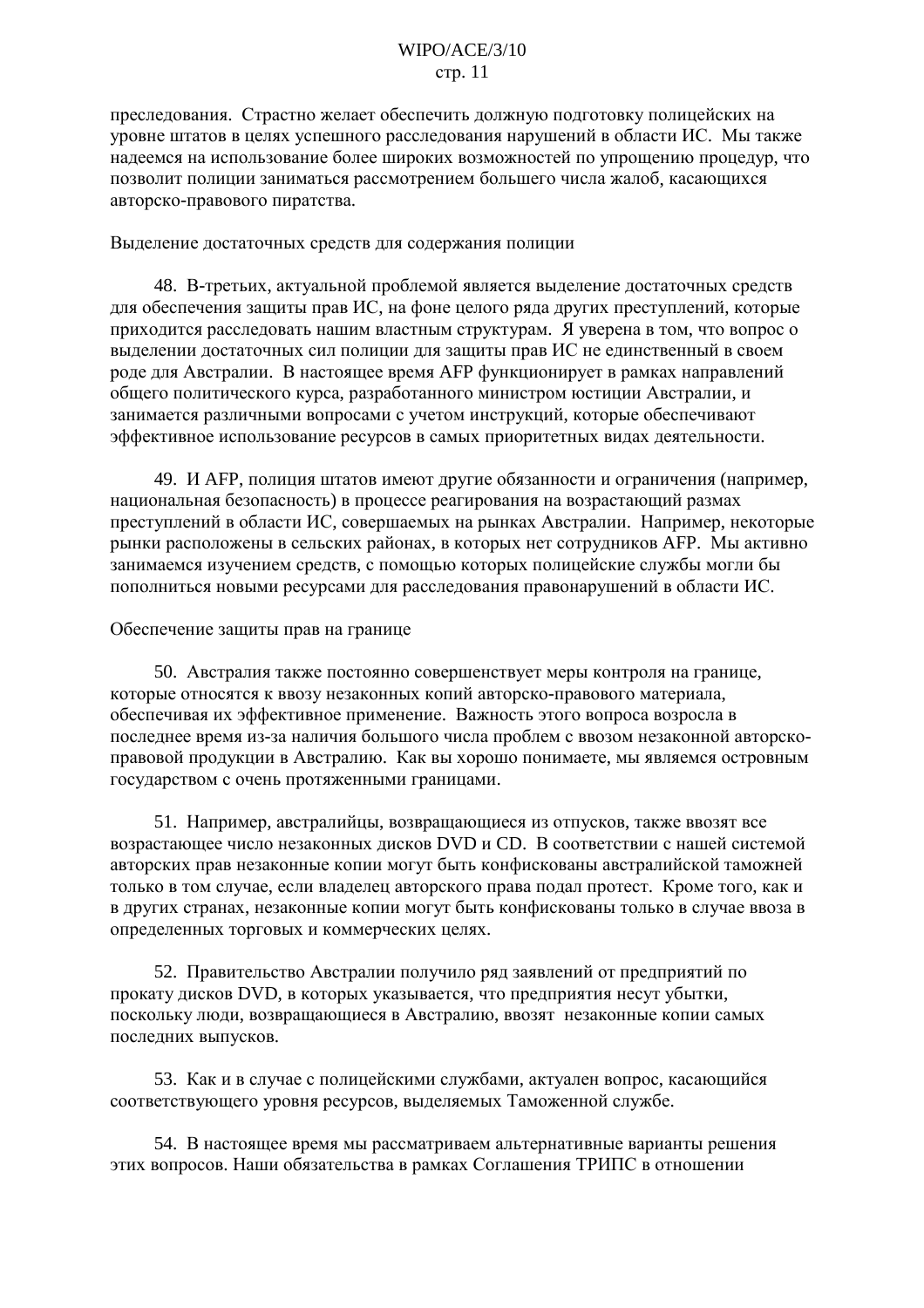пограничных мер и тот факт, что эти товары ввозятся для личного пользования, ставят перед нами задачу политического решения этой проблемы.

55. В своем отчете, касающемся обеспечения защиты прав на товарные знаки, Консультативный совет по интеллектуальной собственности также вынес определенные рекомендации в отношении системы подачи возражения против регистрации товарных знаков. Любые изменения, обсуждаемые в отношении товарных знаков, также будут уместны по отношению к системе авторских прав и пограничному контролю.

56. При решении этой проблемы необходимо проработать некоторые важные политические вопросы.

#### Международные аспекты

57. Заключительная часть стратегии касается международных аспектов. Рискну предположить, что глобальная проблема заключается в установлении соответствующих правоприменительных мер, направленных на предотвращение авторско-правового пиратства и контрафакции знаков. Это особенно верно в цифровой среде. Поэтому важной составляющей стратегии правительства в обеспечении защиты прав ИС является обмен информацией и сотрудничество с другими странами. Данная встреча дает прекрасную возможность для обсуждения путей такого сотрудничества. Правительство Австралии также активно обсуждает вопросы правоприменения на других форумах. Например, Генеральный прокурор Австралии стал инициатором обсуждения этих проблем министрами юстиции стран Содружества. Австралия также активно участвует в работе Группы экспертов стран АПЕК в области ИС и в 2007 г. проводит у себя встречу представителей АПЕК. Правительство Австралии также вносит вклад в работу, проводимую в других организациях. Например, оно представило ответ на обзор, проведенный в рамках ОЭСР по вопросам контрафакции и пиратства, и распространила материалы этого обзора среди представителей промышленных кругов для получения их ответов.

58. На оперативном уровне правительство Австралии также обсуждает вопросы сотрудничества с правоприменительными органами в других странах. Например, АFP располагает Бюро по координации в 27 странах. Задача этих бюро, помимо прочего, заключается в обмене информацией, включая обмен техническим и научным опытом, в целях наращивания возможностей по обеспечению защиты прав.

#### ПОВЫШЕНИЕ УРОВНЯ ИНФОРМИРОВАННОСТИ

59. Наличие соответствующих законов и процедур является первичным условием функционирования эффективной системы ИС. Понимая значение повышения уровня информированности в обеспечении эффективности действия таких законов. правительство Австралии разрабатывает методы обучения неограниченного круга лиц вопросам защиты прав ИС. Частично такое обучение будет строиться на результатах проводимых исследований, касающихся, в частности, преступности в области ИС. Дальнейшая деятельность будет основываться на существующей практике. Некоторые практические подходы обсуждаются ниже.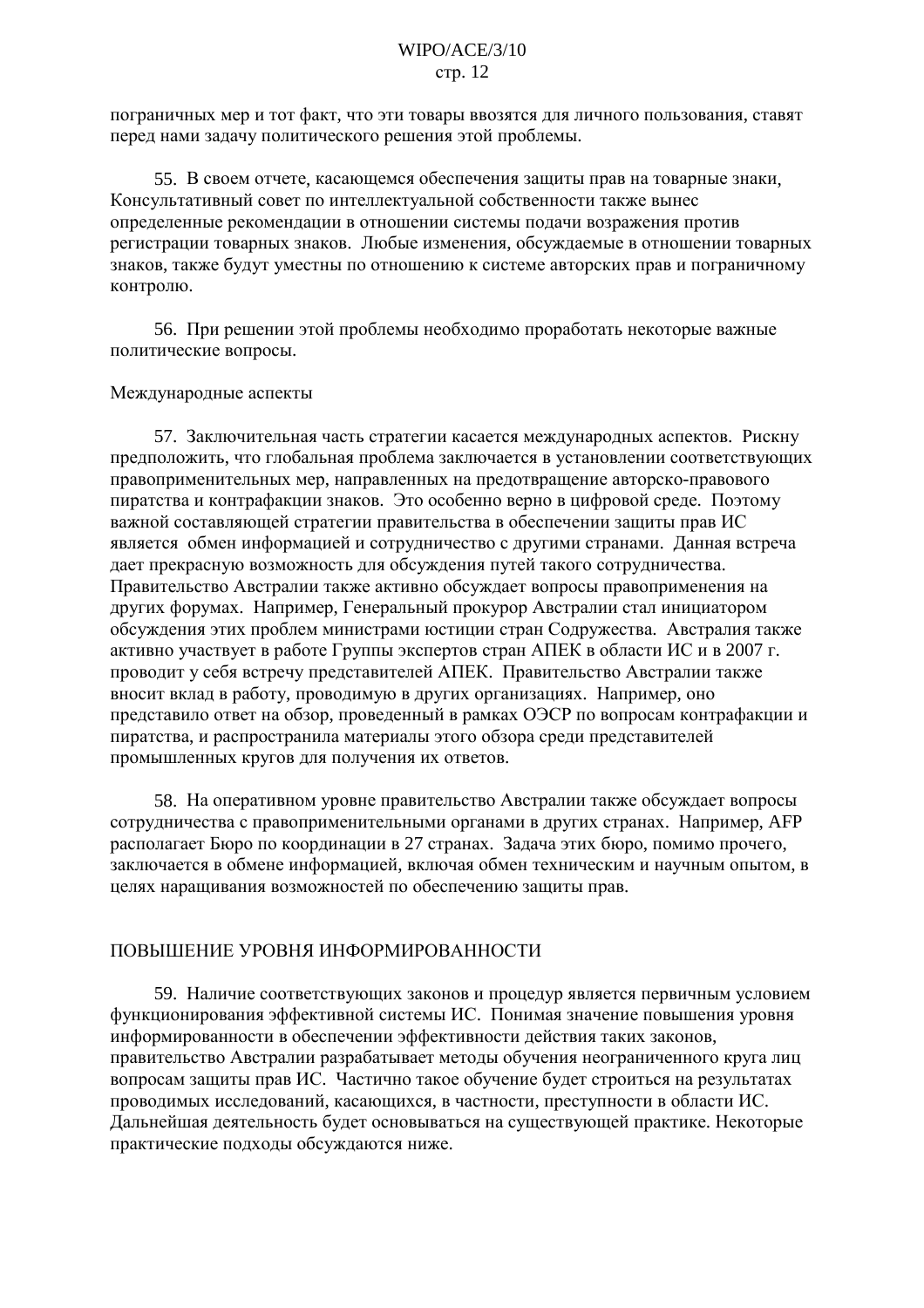60. В настоящее время уровень информированности повышается за счет таких средств, как предоставление информации правительству на страницах Интернета и проведение кампаний по охвату целевой аудитории.

61. Выполняя часть обязательства Австралии по вопросам обучения общественности вопросам обеспечения защиты прав ИС, веб-сайты Генеральной прокуратуры и IP Australia предоставляют четкую и доступную информацию по ИС. Этот материал включает бюллетени и веломости.

62. Обе организации также получают запросы от широкой публики по общим вопросам ИС. Кроме того, сотрудники обеих организаций регулярно выступают в правительственных и неправительственных организациях с сообщениями о законодательстве, политике и практике в области ИС.

63. Веб-сайт Австралийской таможенной службы также содержит информацию об охране авторского права и товарных знаков, а также схему опротестования. Информация предоставляется путешественникам в отношении ввоза контрафактной и пиратской продукции.

64. Как отмечалось выше, публикация Министерства иностранных дел под названием Советы австралийским путешественникам включает информацию, касающуюся ввоза контрафактной и пиратской продукции. Эта брошюра выпускается на бумажном носителе и распространяется вместе с выдачей новых паспортов; она также доступна на веб-сайте Министерства.

65. Австралийский институт криминологии недавно опубликовал информационный бюллетень под названием Снижение уровня преступности в области  $MC$ 

66. Дополнительные подробности относительно информации на веб-сайтах правительства Австралии содержаться в приложении к данному документу.

67. Другим важным средством повышения информированности является успешное проведение широко освещаемых правоприменительных мероприятий. В некоторых случаях правоприменительные органы осуществляют нацеленные действия с получением максимального эффекта, препятствующего распространению незаконной деятельности. Время от времени они работают совместно с промышленными кругами в части проведения рекламных кампаний. Например, Crimestoppers, общественная служба информации в рамках федеральной полиции и полиции штатов, совместно с Австралийской ассоциаций интерактивных зрелищ недавно выпустила ряд телевизионных рекламных роликов, цель которых заключается в сокращении объема продаж и владения компьютерным программным обеспечением и играми.

68. Правительство Австралии также поддерживает промышленные круги в их важной миссии по обучению широкой публики вопросам обеспечения защиты прав ИС.

69. Например, в 2004 г. Генеральный прокурор стал инициатором проведения кампании, автором которой явилась Австралийская федерация в защиту против воровства в области авторского права (АFACT), направленной на повышение уровня информированности о пиратстве в киноиндустрии. АFACT совместно с коалицией кинопродюсеров, театрами и другими представителями киноиндустрии выпустила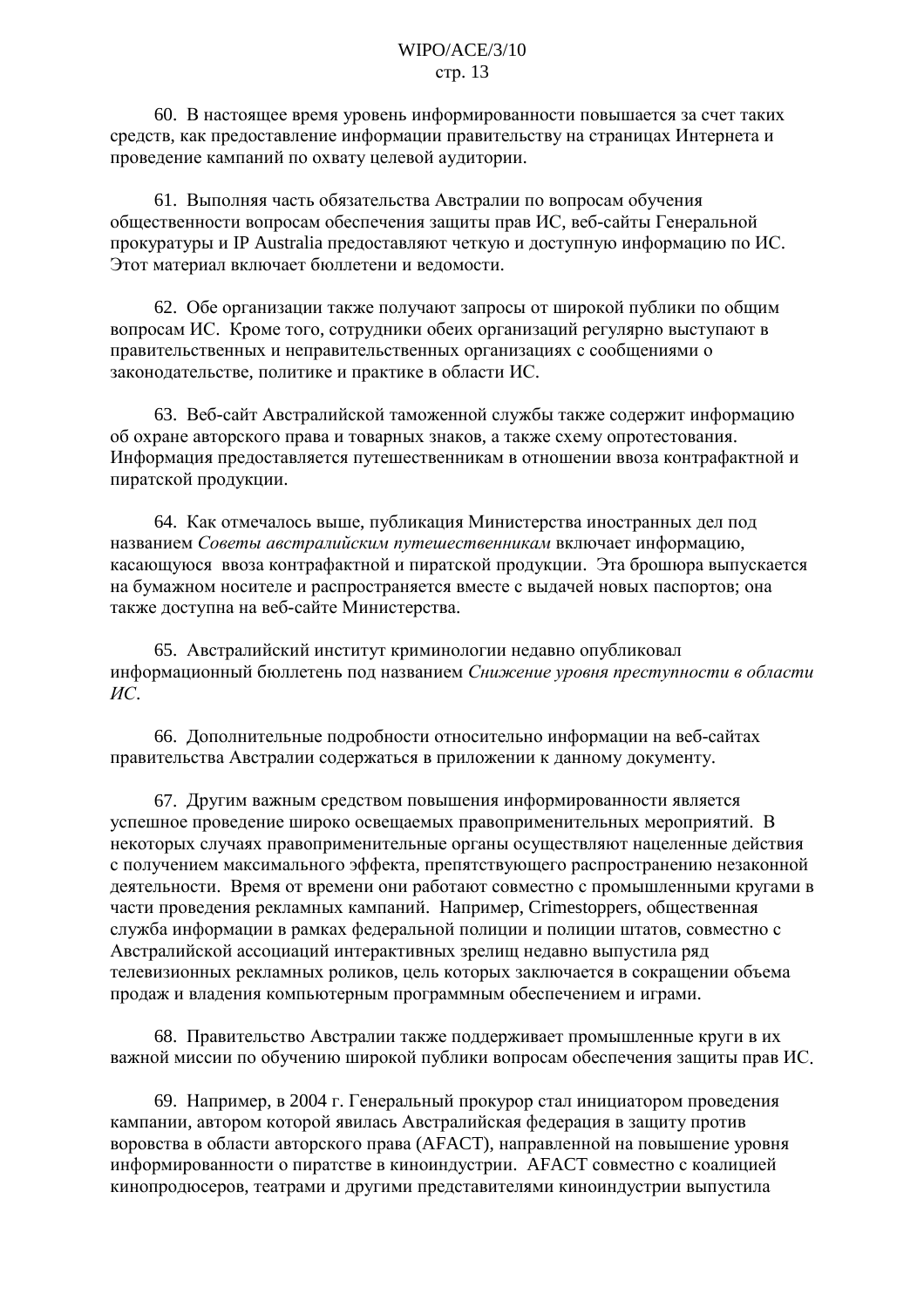специальную киноафишу, которая была показана почти в 2000 кинотеатрах по всей Австралии.

70. В 2005 г. Генеральный прокурор принял участие в акции по уничтожению 150000 пиратских дисков DVD, организованной представителями киноиндустрии. В своей речи на этой церемонии прокурор отметил значение таких мероприятий в улучшении осведомленности общественности в том, что незаконные диски DVD и лругое пиратство в области авторского права являются преступлением и, как любое другое преступление, наносит огромный вред населению.

71. Правительство Австралии также осуществляет деятельность по улучшению информированности в Азиатско-Тихоокеанском регионе. Эта работа часто проводится в сотрудничестве с многосторонними организациями, такими как АПЕК, АСЕАН и ВОИС. Например, в настоящее время мы сотрудничаем с Сингапуром и Гонконгом по вопросу организации семинара Эффективные стратегии общественного образования в области прав ИС, который состоится в ноябре 2006 г. в Гонконге в целях обмена соответствующим опытом и знаниями в развивающихся странах.

## ОБУЧЕНИЕ И ПОДГОТОВКА

72. Обучение и подготовка специалистов является важным компонентом эффективной системы защиты прав ИС. Например, в Австралии серьезное внимание уделяется обучению полицейских штатов и судей в судах низших инстанций. В этом процессе существенная роль отводится промышленности. Например, промышленные круги и правительство работают совместно при подготовке таможенных служащих к выявлению незаконной продукции. Признавая значение прав ИС, представители австралийской киноиндустрии также тесно сотрудничают с учебным сектором в осуществлении инициативы по обучению школьников вопросам авторского права.

73. Правительство Австралии и промышленные круги также участвуют в обучении ИС в регионе. Например, АFP и Австралийская таможенная служба явились совместными организаторами специального семинара по вопросам защиты прав ИС, который состоялся в Гонконге в мае 2004 г. под названием Обеспечение защиты прав интеллектуальной собственности и контроля на границе в странах АПЕК"; инициатором проведения этого семинара стала Группа экспертов по вопросам ИС в рамках АПЕК, членом которой является Австралия. В Австралии также проводится обучение судей региона. Кроме того, организация «IP Australia» регулярно организует обучение для сотрудников ведомств ИС в регионе. Помимо обучения, финансируемого за счет правительства, австралийские промышленные организации проводят региональное обучение. Например, Австралийская ассоциация по охране прав исполнителей (APRA) действует в качестве учебного центра с целью развития обществ коллективного управления правами в регионе.

## ЗАКЛЮЧЕНИЕ

74. Как следует из этого документа, правительство Австралии занимает активную позицию в вопросах обеспечения защиты прав ИС.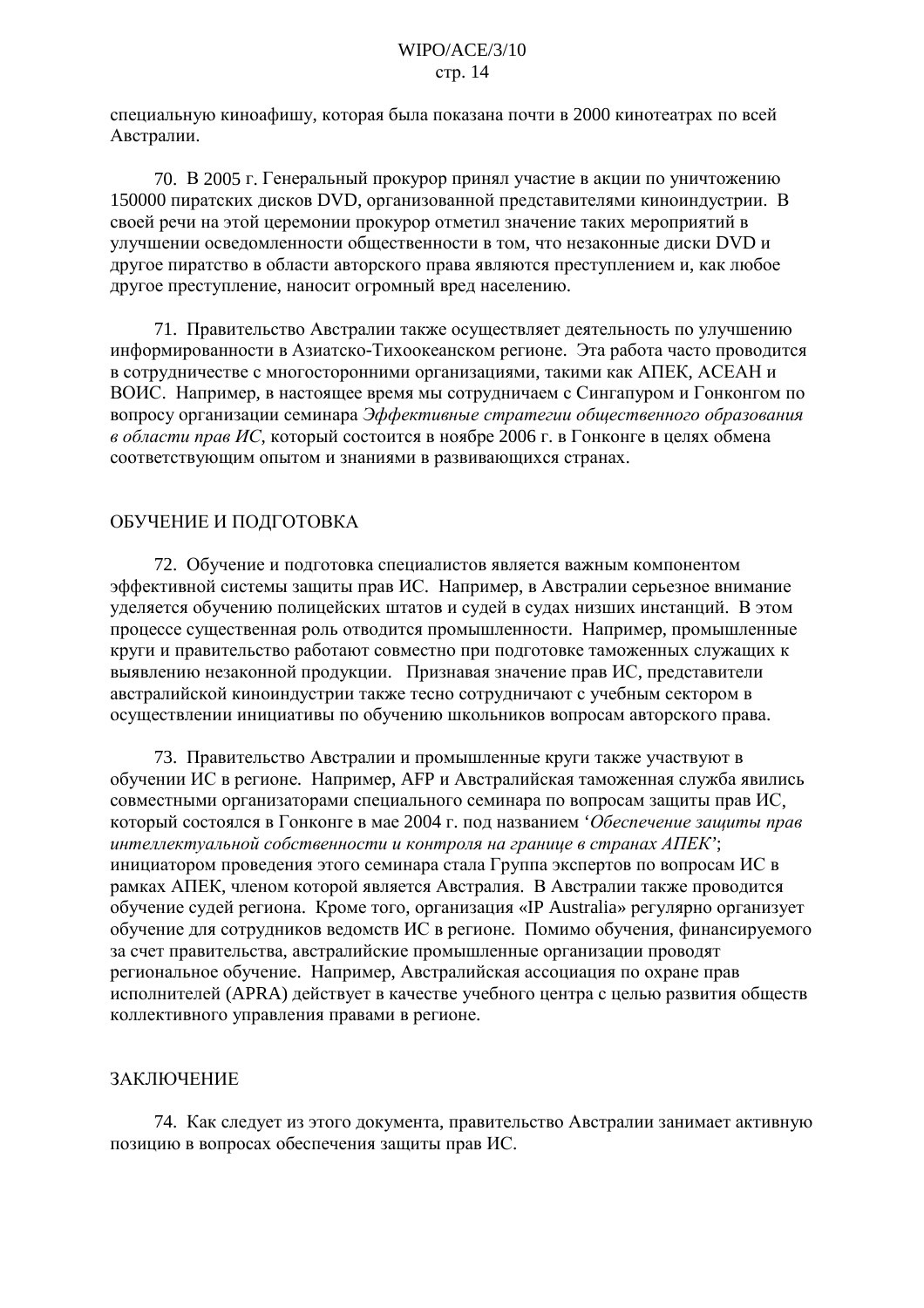75. Подход правительства к поручению проведения научных исследований в целях выявления ситуации в Австралии поможет нам в решении возникающих проблем.

76. Постоянный пересмотр нашего законодательства в области ИС. обеспечивающий его состоятельность в решении возникающих задач в сфере обеспечения защиты прав также является ключевым элементом подхода Австралии к зашите прав ИС.

77. Вместе с тем существует понимание, что этот подход должен быть сбалансирован с информационным обменом и обучением в области прав ИС и обеспечением их зашиты.

78. Многое достигнуто нами за счет должной координации деятельности и проведения консультаций между правительственными и промышленными учреждениями.

79. Спрос на дополнительные ресурсы в области правоприменения продолжает оставаться основной задачей в этой сфере. Для решения этой задачи полицейские и правоприменительные органы Австралии работают в тесном сотрудничестве.

80. Обеспечение защиты прав ИС не следует считать исключительно внутренней задачей. Международное сотрудничество является важным элементом в подходе правительства Австралии к решению этих вопросов. Такие встречи, как нынешняя, предоставляют нам ценную возможность обменяться идеями и опытом в процессе обеспечения защиты прав ИС. Австралия надеется на продолжение диалога по этим важным вопросам.

[Приложение следует]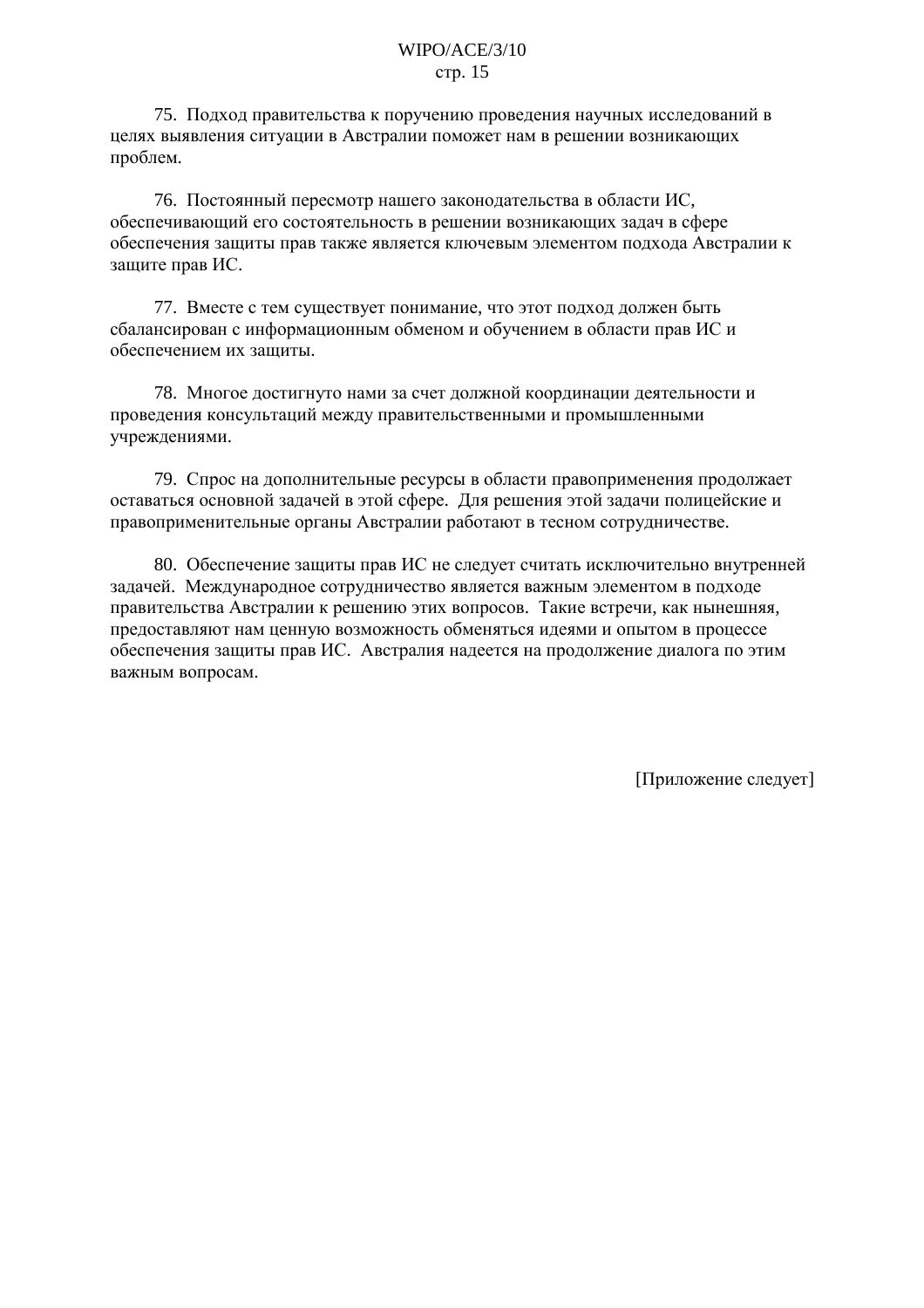## $WIPO/ACF/3/10$

## **ПРИЛОЖЕНИЕ**

Ресурсы Австралийского правительства в области ИС

#### Генеральная прокуратура

Служба по вопросам законодательства в области авторского права в рамках Генеральной прокуратуры ведет сайт в Интернете, который касается ее деятельности, а также информации и связей с актуальными версиями законодательства в области авторского права.

Выпущена брошюра по авторскому праву под названием 'Авторское право в Австралии: краткое руководство', которая содержит общую информацию по авторскому праву, а также подробные сведения об организациях, занимающихся вопросами лицензирования или предоставления консультаций по вопросам авторского права.

Информационные страницы, освящающие юридическое действие поправок к Закону об авторском праве, также содержатся на веб-сайте; совсем недавно эти страницы пополнились информацией, описывающей действие основных поправок к Закону в результате принятия Пересмотренного закона об авторском праве 2005 г. и Соглашению о свободной торговле между США и Австралией.

Брошюра и информационные страницы доступны в Интернете: http://www.ag.gov.au/copyright

Департамент публикует регулярный информационный бюллетень под названием 'электронные новости об авторском праве'. Он предоставляет бесплатно информацию о регулярных поправках и последних достижениях в авторском праве; подписка на услуги открыта для любого желающего через веб-сайт Лепартамента. На веб-сайте содержится архив прошлых бюллетеней, который дает хорошую возможность ознакомиться с нововведениями в австралийском и международном авторском праве за последние семь лет.

#### Веб-сайт «IP Australia»

www.ipАвстралии.gov.au является основным онлайновым порталом, используемым организацией «IP Australia» для предоставления неограниченному кругу лиц информации о лучшей осведомленности и ресурсах в области прав ИС. Веб-сайт предлагает целый ряд информационных материалов, таких как: объяснение видов прав ИС в административном ведении IP Australia и процесса регистрации этих прав; документация об услугах и обязательствах IP Australia; и

последние новости и отличительные особенности.

Веб-сайт IP Australia также предоставляет доступ к различным продуктам и программам в сфере прав ИС, которые направлены на удовлетворение потребностей конкретных потребителей и рыночного сектора. Каждый из этих продуктов/программ разработан с отличительным брэндом, таким как их логотип/товарный знак, и многие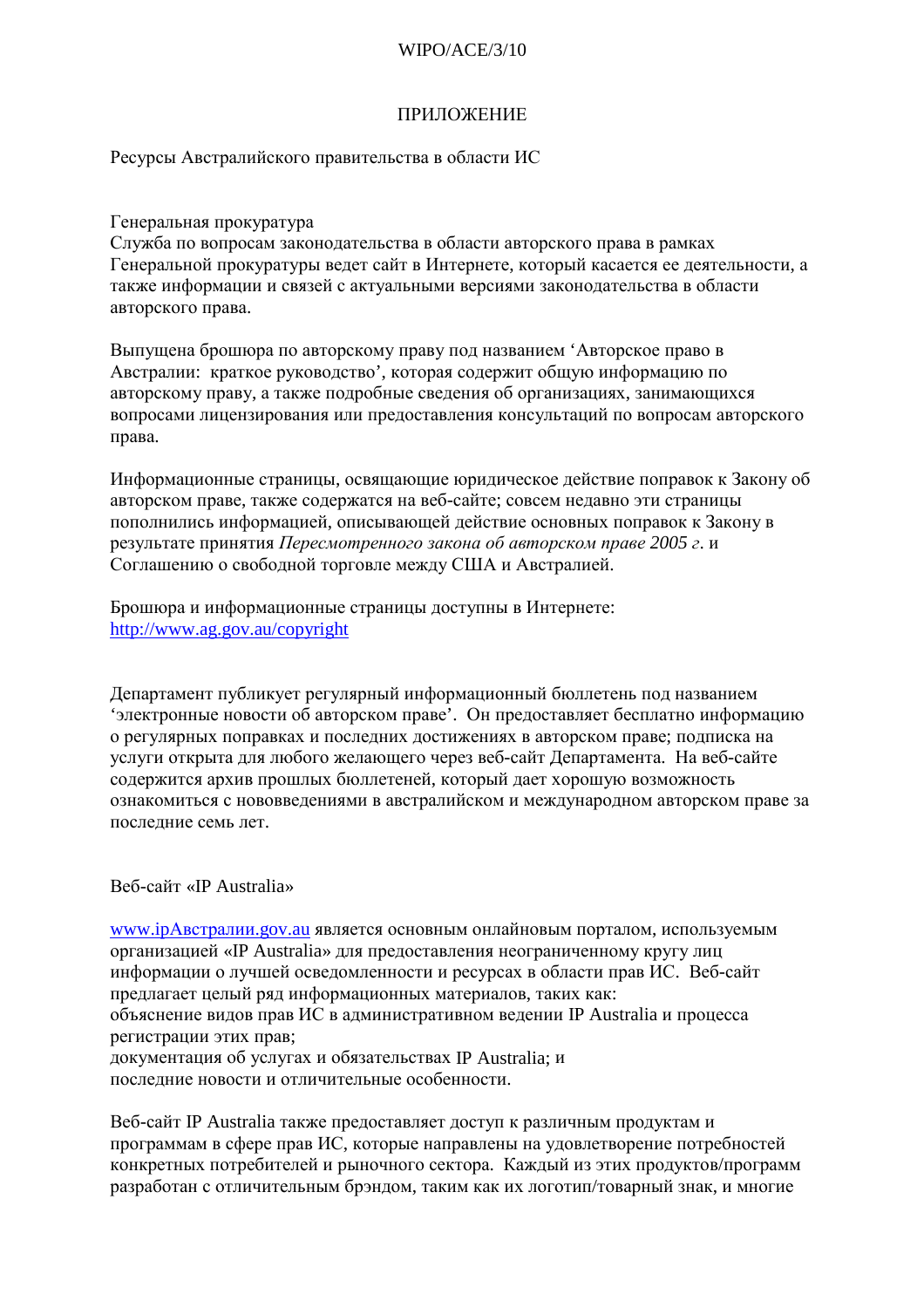## WIPO/ACE/3/10 Annex, page 2

из них поддерживаются их собственным веб-сайтом. Дополнительная информация о продуктах/программах IP Australia представлена ниже.

Портал «IP Access»

Онлайновый портал, предоставляющий пользователям доступ к широкому ассортименту информации и ресурсов из правительственных и неправительственных источников.

IP Access был инициирован после объявления Правительственной инициативы в 2001 г., в которой государственным учреждениям, занимающимся вопросами ИС, было рекомендовано создать веб-средство с одноразовым вводом.

Информация и ресурсы, предоставляемые через IP Access, «привязаны» к типу пользователя ИС, например: изобретатели/новаторы, коренные австралийцы, правительство, дизайнеры, адвокаты и консультанты по вопросам бизнеса, учреждения культуры, МСП, сельскохозяйственный сектор и исследователи.

IP Access предлагает информацию, касающуюся обеспечения защиты прав, под рубриками '*Недопущение нарушения прав ИС*', '*Охрана вашей ИС*' и '*Охрана вашей ИС за рубежом*'.

IP Access также функционирует в качестве сервисного центра по правам ИС Австралии. На встрече высших должностных лиц стран АПЕК (SOM) в 2003 г. было рекомендовано каждому государству-члену АПЕК создать сервисный центр по правам ИС в целях обнародования соответствующих кодексов, законов и инструкций в области национальной охраны и обеспечения защиты прав ИС. Доступ к сервисному центру по правам ИС стран АПЕК предоставляется через веб-сайт АРЕС IPEG.

IPAccess - <http://www.ipaccess.gov.au/index.phtml> Сервисные центры по правам ИС стран АПЕК <http://www.apecipeg.org/servicecentres/default.asp>

IP Toolbox (Инструментальное средство Австралии в области ИС) Инструментальное средство в области ИС IP Australia - это исчерпывающее руководство для предприятий, исследователей и консультантов по вопросам бизнеса, помогающее им выявить, защитить и извлечь выгоду в результате использования их ИС. Представленное в 22-модульном справочнике объемом 450 страниц и на интерактивном компакт-диске, это практическое средство дает всестороннее объяснение ряда альтернатив в области охраны ИС (таких как патенты, товарные знаки, промышленные образцы, авторское право) и содержит многочисленные контрольные списки, ключевые понятия, графики, материалы дел и примеры.

Один из 22 модулей IP Toolbox посвящен вопросам нарушения прав ИС (модуль 15). Этот модуль содержит подробную информацию по следующим темам:

| Разработка стратегии против        | Этапы судебного преследования    |
|------------------------------------|----------------------------------|
| нарушения прав                     | нарушителя прав ИС               |
| Получение гарантии на покрытие     | Стратегии противодействия        |
| судебных издержек при рассмотрении | нарушению прав ИС, принадлежащих |
| исков о нарушении прав ИС          | другим лицам                     |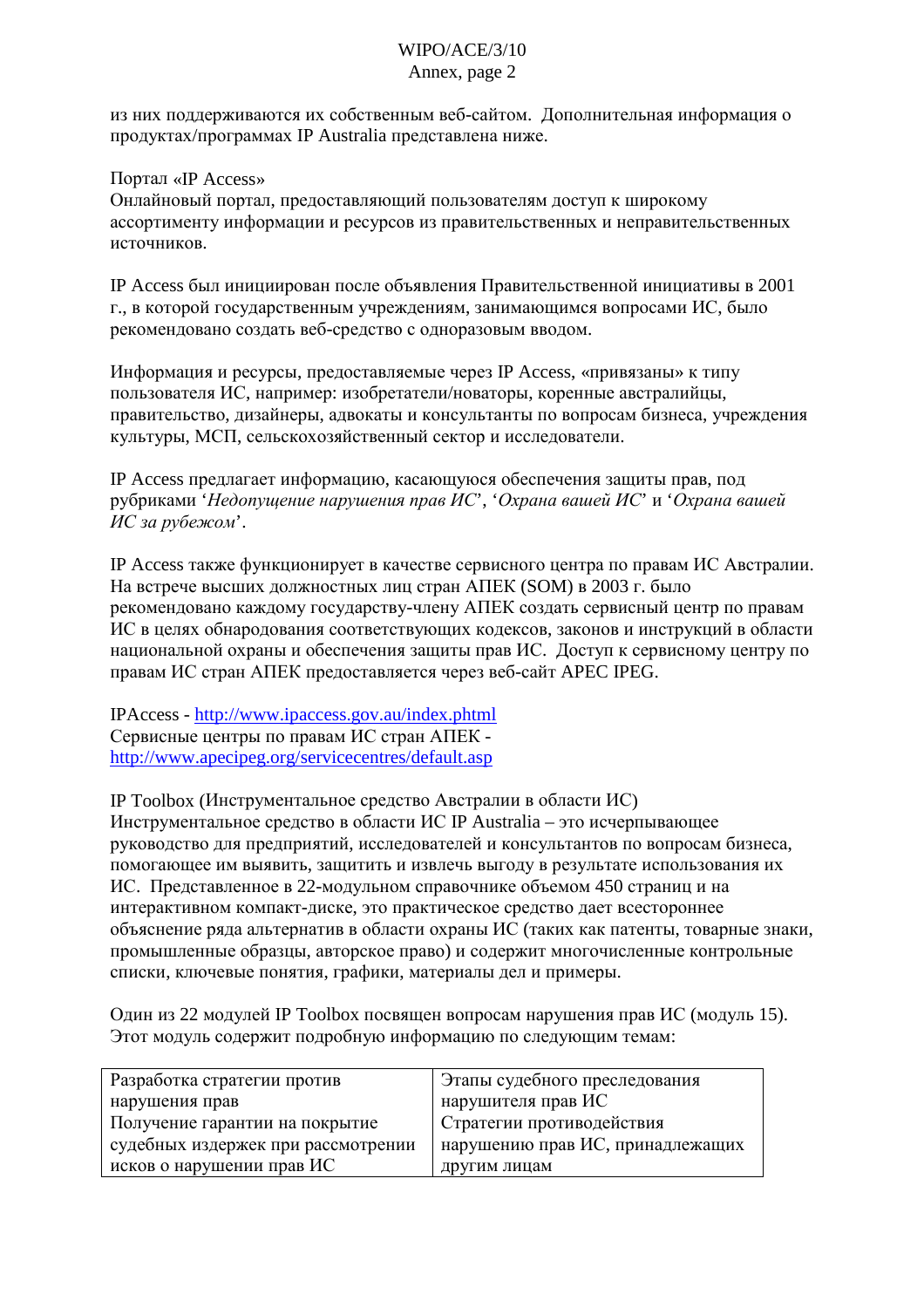## WIPO/ACE/3/10 Annex, page 3

| Вопросы, возникающие в процессе | Вопросы, касающиеся сети Интернет |
|---------------------------------|-----------------------------------|
| судопроизводства                |                                   |

IP Toolbox - http://www.ipАвстралии[.gov.au/toolbox/index.shtml](http://www.ipaustralia.gov.au/toolbox/index.shtml)

## IP Professor

Онлайновый ресурс, разработанный специально IP Australia для производного сектора, в целях повышения уровня информированности в области ИС в производном (университетском) сообществе Австралии. Он предоставляет интерактивный лекционный материал по ряду тем ИС, краткую сводку новостей, появляющихся на страницах основных австралийских газет по вопросам ИС, и позволяет этим учреждениям пригласить лектора в области ИС.

IP Professor - http://www.jpАвстралии[.gov.au/ipprofessor/index.shtml](http://www.ipaustralia.gov.au/ipprofessor/index.shtml)

## $MC<sub>II</sub>$

 $MCI -$  это основная направленность деятельности Australia в области маркетинга и распространения знаний в секторе малых и средних предприятий (МСП).

Компонент Smart Start (активное начало) занимает центральное место в программе IP Australia в области МСП. Начатый в 2002 г. в виде публикации Активное начало: ваши *nервые шаги по управлению ИС на новом предприятии,* этот компонент направлен на преодоление разрыва на информационном рынке и решение вопросов ИС. Вслед за пересмотром весьма успешной публикации в 2005 г. в программу была включена новая публикация, *Активное начало: управление ИС в вашем бизнесе*, в которую вошли новые материалы и примеры судебных дел, разработан веб-сайт для предоставления онлайновых ресурсов, дополняющих публикацию, а также реализована всесторонняя рекламно-пропагандистская кампания.

Рекламно-пропагандистская кампания заключалась в выпуске пресс-релизов от имени министров в правительстве Австралии, курирующих вопросы малых предприятий, участие в семинарах и конференциях, онлайновых рекламных объявлениях, содействующих публикации материалов и их выставлению на веб-сайте, рекламировании деятельности ведущих малых предприятий, предоставлении Smart *Start* преподавателям для использования на курсах по обучению вопросам управления малыми предприятиями, распространении публикации по существующим сетям и выпуске электронного бюллетеня.

B Smart Start рассматриваются вопросы обеспечения защиты прав под рубрикой  $'$ Нарушение прав' и отмечается, что МСП должны знать о своих правах ИС и быть готовыми к совершению действий, имеющих юридическое значение, в случае нарушения их прав. В этой брошюре содержится руководство о том, как МСП может сдерживать нарушение прав, защищать предприятие от нарушения прав ИС в Интернете, препятствовать нарушению прав ИС других лиц, а также что необходимо делать, если владелец прав ИС утверждает о нарушении его прав.

Beб-сайт SmartStart - <u>http://www.ipАвстралии[.gov.au/smartstart/index.htm](http://www.ipaustralia.gov.au/smartstart/index.htm)</u>

Информационные страницы по ИС